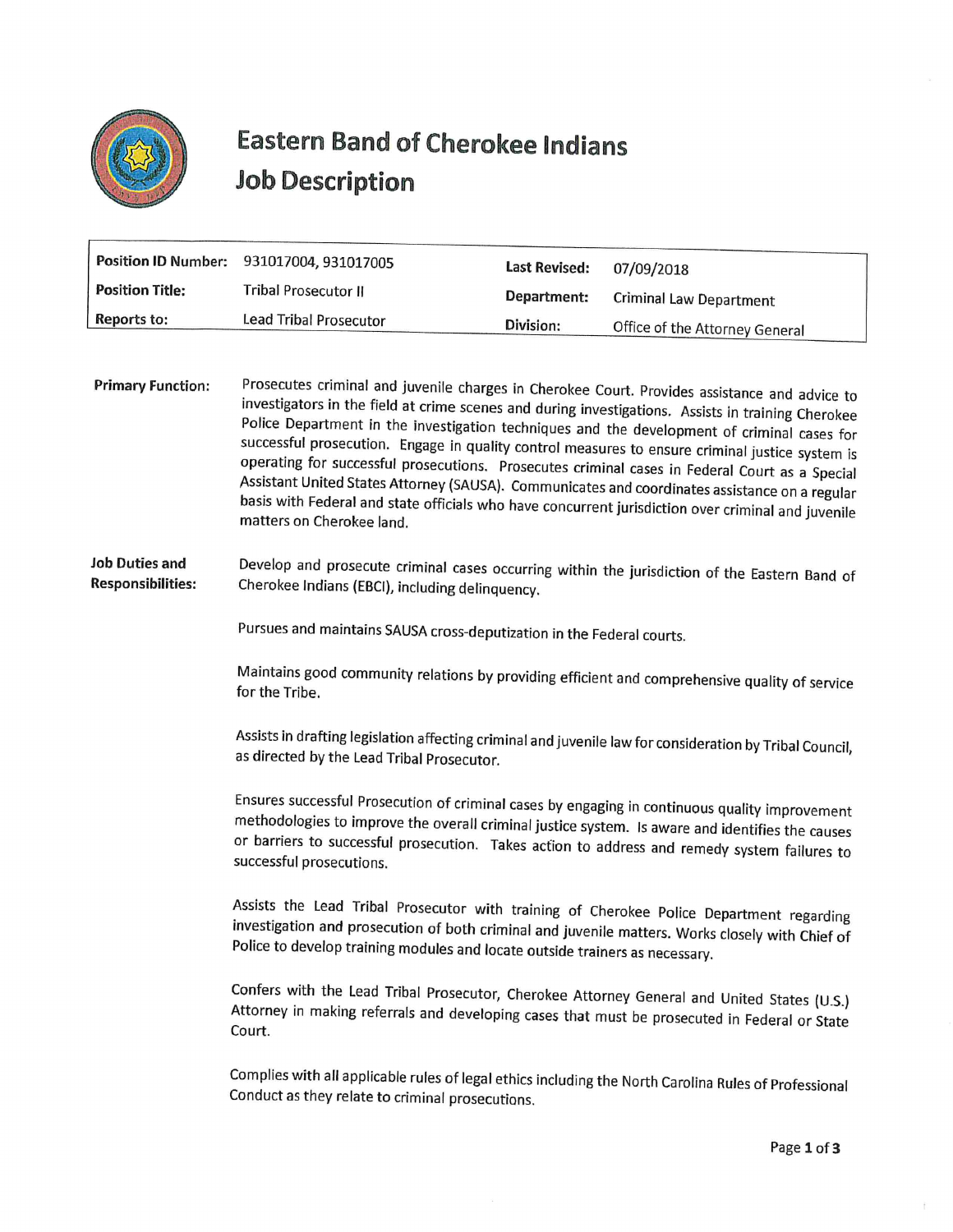Attends and provides leadership at multi-disciplinary team meetings, Advisory Committee meetings, and other community based meetings as directed by the Lead Tribal Prosecutor.<br>Performs job duties according to established s Performs other duties as assigned.

Education /Experience: A Juris Doctor (J.D.) degree from an American Bar Association (ABA) accredited law school, in addition to being a member in good standing of the North Carolina State Bar, are required to qualify for this position. A minimu

- Job Knowledge: Requires a thorough knowledge of the laws, policies, procedures, and guidelines of the Eastern<br>Band of Cherokee and the Cherokee Court. Must be able to compile and analyze legal data. A<br>thorough knowledge of tribal, federa
- Complexity of Duties: Ability to analyze complex legal and factual issues and to exercise skill and tact is essential. The greater parts of duties are performed independently. Requires the ability to solve problems, assess situations, and devel

Contact with Others: Contacts include Tribal members, Tribal officials, Bureau of Indian Affairs (BIA) staff, law enforcement officers of Tribal, County, State and Federal agencies; attorneys; judges; state courts; state agencies; and the gene

Confidential Data: Has access to police investigation records, court records, legal documents, records and proceedings. All such matters are likely to be confidential until a final public decision is made by the Court. Must adhere to all tri

Mental /Visual /Physical Effort: High levels of concentration and attention to detail are required along with general observation necessary for problem solving. Job duties requires physical efforts of sitting, standing, walking,